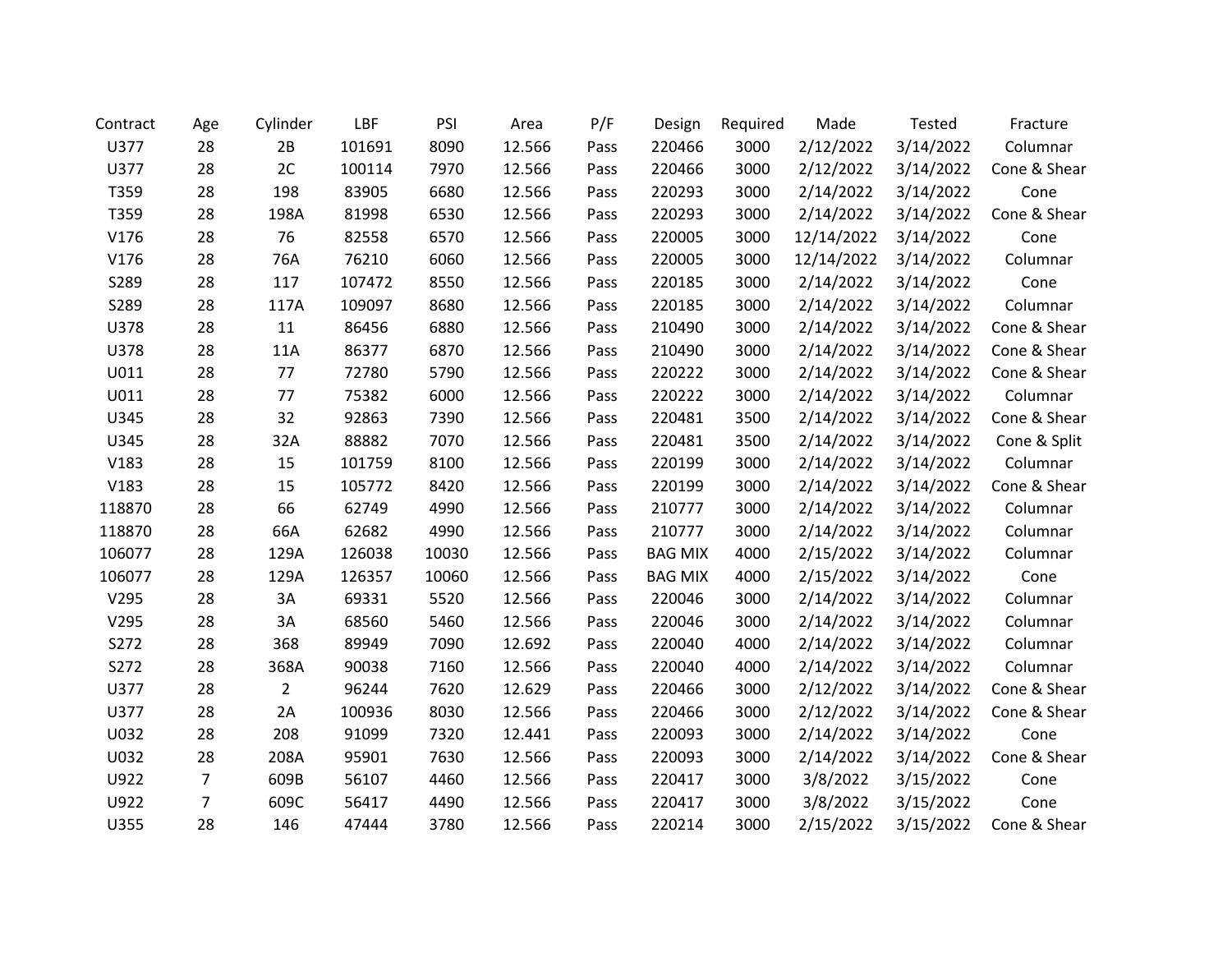| U355   | 28 | 146            | 48247  | 3840 | 12.566 | Pass | 220214         | 3000 | 2/15/2022 | 3/15/2022 | Columnar     |
|--------|----|----------------|--------|------|--------|------|----------------|------|-----------|-----------|--------------|
| 124596 | 8  | <b>9B</b>      | 50802  | 4040 | 12.566 | Pass | 9441TN         | 4000 | 3/8/2022  | 3/15/2022 | Cone & Shear |
| 124596 | 8  | 9C             | 56378  | 4490 | 12.566 | Pass | 9441TN         | 4000 | 3/8/2022  | 3/15/2022 | Cone & Shear |
| 124596 | 8  | 8B             | 51541  | 4100 | 12.566 | Pass | 9441TN         | 4000 | 3/8/2022  | 3/15/2022 | Cone & Split |
| 124596 | 8  | 8B             | 54662  | 4350 | 12.566 | Pass | 9441TN         | 4000 | 3/8/2022  | 3/15/2022 | Cone & Split |
| 131158 | 9  | 1B             | 47412  | 3770 | 12.566 | Pass | 9400TN         | 3000 | 3/7/2022  | 3/15/2022 | Cone & Split |
| 131158 | 9  | 1C             | 48682  | 3870 | 12.566 | Pass | 9400TN         | 3000 | 3/7/2022  | 3/15/2022 | Cone & Shear |
| U355   | 32 | 145            | 60374  | 4800 | 12.566 | Pass | 220214         | 3000 | 2/11/2022 | 3/15/2022 | Cone & Split |
| U355   | 32 | 145            | 61017  | 4860 | 12.566 | Pass | 220214         | 3000 | 2/11/2022 | 3/15/2022 | Cone & Shear |
| U355   | 34 | 144            | 52785  | 4200 | 12.566 | Pass | 220214         | 3000 | 2/9/2022  | 3/15/2022 | Cone & Shear |
| U355   | 34 | 144            | 52614  | 4190 | 12.566 | Pass | 220214         | 3000 | 2/9/2022  | 3/15/2022 | Cone & Split |
| V283   | 28 | $\overline{2}$ | 101253 | 8060 | 12.566 | Pass | <b>BAG MIX</b> | 3000 | 2/15/2022 | 3/15/2022 | Columnar     |
| V283   | 28 | $\overline{2}$ | 95786  | 7620 | 12.566 | Pass | <b>BAG MIX</b> | 3000 | 2/15/2022 | 3/15/2022 | Cone & Shear |
| V911   | 28 | 3              | 94472  | 7520 | 12.566 | Pass | 220422         | 3000 | 2/15/2022 | 3/15/2022 | Cone & Shear |
| V911   | 28 | 3A             | 96483  | 7680 | 12.566 | Pass | 220422         | 3000 | 2/15/2022 | 3/15/2022 | Cone & Shear |
| R277   | 28 | 216            | 80958  | 6440 | 12.566 | Pass | 220408         | 3000 | 2/15/2022 | 3/15/2022 | Columnar     |
| R277   | 28 | 216            | 89178  | 7100 | 12.566 | Pass | 220408         | 3000 | 2/15/2022 | 3/15/2022 | Columnar     |
| S289   | 28 | 118            | 87405  | 6960 | 12.566 | Pass | 220185         | 3000 | 2/15/2022 | 3/15/2022 | Cone & Shear |
| S289   | 28 | 118A           | 87385  | 6950 | 12.566 | Pass | 220185         | 3000 | 2/15/2022 | 3/15/2022 | Columnar     |
| U323   | 28 | 25             | 71029  | 5650 | 12.566 | Pass | 220032         | 3000 | 2/15/2022 | 3/15/2022 | Cone & Shear |
| U323   | 28 | 25A            | 81105  | 6450 | 12.566 | Pass | 220032         | 3000 | 2/15/2022 | 3/15/2022 | Columnar     |
| R259   | 28 | 92A            | 57553  | 4580 | 12.566 | Pass |                | 3000 | 2/15/2022 | 3/15/2022 | Cone & Shear |
| R259   | 28 | 92A            | 59789  | 4760 | 12.566 | Pass |                | 3000 | 2/15/2022 | 3/15/2022 | Columnar     |
| U220   | 28 | 3A             | 65998  | 5250 | 12.566 | Pass | 220441         | 3000 | 2/15/2022 | 3/15/2022 | Columnar     |
| U220   | 28 | 3A             | 63968  | 5090 | 12.566 | Pass | 220441         | 3000 | 2/15/2022 | 3/15/2022 | Cone & Shear |
| V123   | 28 | 16A            | 43336  | 3450 | 12.566 | Pass | <b>BAG MIX</b> | 3000 | 2/15/2022 | 3/15/2022 | Cone & Shear |
| V123   | 28 | 16A            | 44575  | 3550 | 12.566 | Pass | <b>BAG MIX</b> | 3000 | 2/15/2022 | 3/15/2022 | Cone & Shear |
| V145   | 28 | 6              | 117743 | 9370 | 12.566 | Pass | 220117         | 4000 | 2/15/2022 | 3/15/2022 | Cone         |
| V145   | 28 | 6A             | 115469 | 9190 | 12.566 | Pass | 220117         | 4000 | 2/15/2022 | 3/15/2022 | Cone & Shear |
| V194   | 28 | 27             | 77074  | 6130 | 12.566 | Pass | <b>BAG MIX</b> | 3000 | 2/15/2022 | 3/15/2022 | Cone & Shear |
| V194   | 28 | 27A            | 74121  | 5900 | 12.566 | Pass | <b>BAG MIX</b> | 3000 | 2/15/2022 | 3/15/2022 | Cone & Split |
| U315   | 28 | V149           | 75913  | 6040 | 12.566 | Pass | 220343         | 3000 | 2/15/2022 | 3/15/2022 | Columnar     |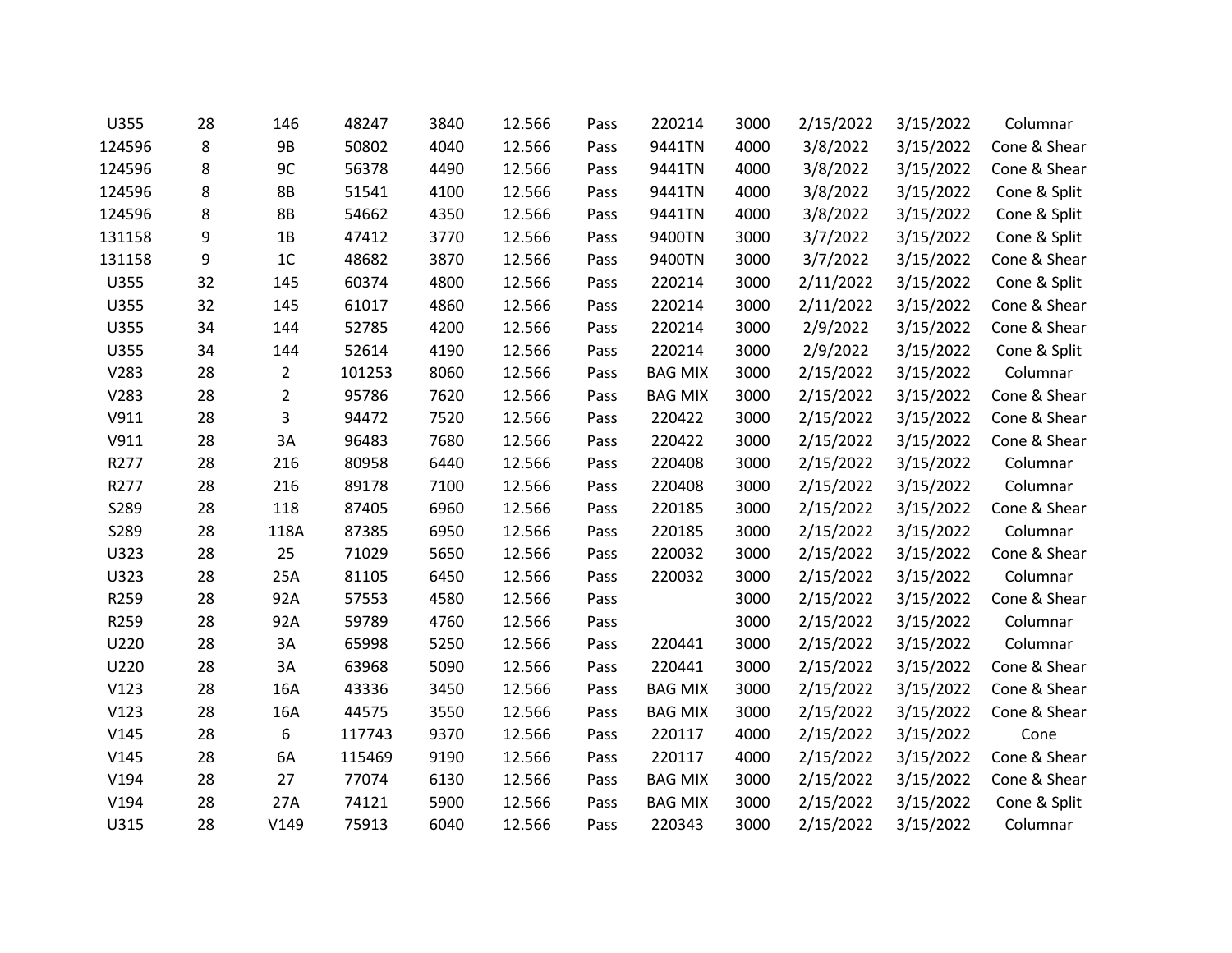| U315   | 28 | V149A         | 77951  | 6200 | 12.566 | Pass | 220343 | 3000 | 2/15/2022 | 3/15/2022 | Columnar     |
|--------|----|---------------|--------|------|--------|------|--------|------|-----------|-----------|--------------|
| V145   | 28 | 5             | 103473 | 8230 | 12.566 | Pass | 220117 | 4000 | 2/15/2022 | 3/15/2022 | Cone         |
| V145   | 28 | 5A            | 112775 | 8970 | 12.566 | Pass | 220117 | 4000 | 2/15/2022 | 3/15/2022 | Cone         |
| T356   | 28 | 253           | 64746  | 5150 | 12.566 | Pass | 220136 | 3000 | 2/15/2022 | 3/15/2022 | Cone & Shear |
| T356   | 28 | 253           | 61377  | 4880 | 12.566 | Pass | 220136 | 3000 | 2/15/2022 | 3/15/2022 | Cone         |
| U315   | 28 | JB148         | 72963  | 5810 | 12.566 | Pass | 220343 | 3000 | 2/15/2022 | 3/15/2022 | Cone & Shear |
| U315   | 28 | <b>JB148A</b> | 72385  | 5760 | 12.566 | Pass | 220343 | 3000 | 2/15/2022 | 3/15/2022 | Cone & Shear |
| U264   | 28 | 77            | 86128  | 6850 | 12.566 | Pass | 220336 | 4000 | 2/15/2022 | 3/15/2022 | Columnar     |
| U264   | 28 | 77            | 81849  | 6510 | 12.566 | Pass | 220336 | 4000 | 2/15/2022 | 3/15/2022 | Cone         |
| U032   | 28 | 209           | 90233  | 7180 | 12.566 | Pass | 220093 | 3000 | 2/15/2022 | 3/15/2022 | Cone & Split |
| U032   | 28 | 209           | 90694  | 7220 | 12.566 | Pass | 220093 | 3000 | 2/15/2022 | 3/15/2022 | Cone         |
| T011   | 28 | 164           | 62529  | 4980 | 12.566 | Pass | 220216 | 3000 | 2/15/2022 | 3/15/2022 | Cone & Shear |
| T011   | 28 | 164A          | 62753  | 4990 | 12.566 | Pass | 220216 | 3000 | 2/15/2022 | 3/15/2022 | Columnar     |
| 125173 | 28 | 29A           | 59321  | 4720 | 12.566 | Pass | 220133 | 3000 | 2/15/2022 | 3/15/2022 | Columnar     |
| 125173 | 28 | 29B           | 55536  | 4420 | 12.566 | Pass | 220133 | 3000 | 2/15/2022 | 3/15/2022 | Cone & Shear |
| V183   | 28 | 16            | 119162 | 9480 | 12.566 | Pass | 220199 | 3000 | 2/15/2022 | 3/15/2022 | Cone         |
| V183   | 28 | 16A           | 110698 | 8810 | 12.566 | Pass | 220199 | 3000 | 2/15/2022 | 3/15/2022 | Cone & Shear |
| U373   | 28 | 21            | 122837 | 9780 | 12.566 | Pass | 220031 | 3000 | 2/15/2022 | 3/15/2022 | Columnar     |
| U373   | 28 | 21A           | 121923 | 9700 | 12.566 | Pass | 220031 | 3000 | 2/15/2022 | 3/15/2022 | Cone         |
| S272   | 28 | 370           | 66767  | 5310 | 12.566 | Pass | 220206 | 3000 | 2/15/2022 | 3/15/2022 | Columnar     |
| S272   | 28 | 370A          | 67924  | 5410 | 12.566 | Pass | 220206 | 3000 | 2/15/2022 | 3/15/2022 | Cone & Shear |
| S272   | 28 | 369A          | 91435  | 7280 | 12.566 | Pass | 220040 | 4000 | 2/15/2022 | 3/15/2022 | Cone         |
| S272   | 28 | 369A          | 92634  | 7370 | 12.566 | Pass | 220040 | 4000 | 2/15/2022 | 3/15/2022 | Cone & Shear |
| U315   | 28 | 104           | 89697  | 7170 | 12.504 | Pass | 220217 | 3000 | 2/15/2022 | 3/15/2022 | Cone & Shear |
| U315   | 28 | 104A          | 94432  | 7510 | 12.566 | Pass | 220217 | 3000 | 2/15/2022 | 3/15/2022 | Columnar     |
| R279   | 28 | 477A          | 71692  | 5650 | 12.692 | Pass | 220277 | 3000 | 2/15/2022 | 3/15/2022 | Cone & Shear |
| R279   | 28 | 477A          | 69058  | 5500 | 12.566 | Pass | 220277 | 3000 | 2/15/2022 | 3/15/2022 | Columnar     |
| V295   | 28 | 4A            | 91552  | 7210 | 12.692 | Pass | 220046 | 3000 | 2/15/2022 | 3/15/2022 | Cone         |
| V295   | 28 | 4A            | 88890  | 7070 | 12.566 | Pass | 220046 | 3000 | 2/15/2022 | 3/15/2022 | Cone         |
| U264   | 28 | 76            | 132310 | 4680 | 28.274 | Pass | 220071 | 3000 | 2/15/2022 | 3/15/2022 | Cone & Shear |
| U264   | 28 | 76A           | 127731 | 4520 | 28.274 | Pass | 220071 | 3000 | 2/15/2022 | 3/15/2022 | Cone & Split |
| V337   | 14 | 6C            | 64606  | 5140 | 12.566 | Pass | 220061 | 3000 | 3/1/2022  | 3/15/2022 | Cone & Shear |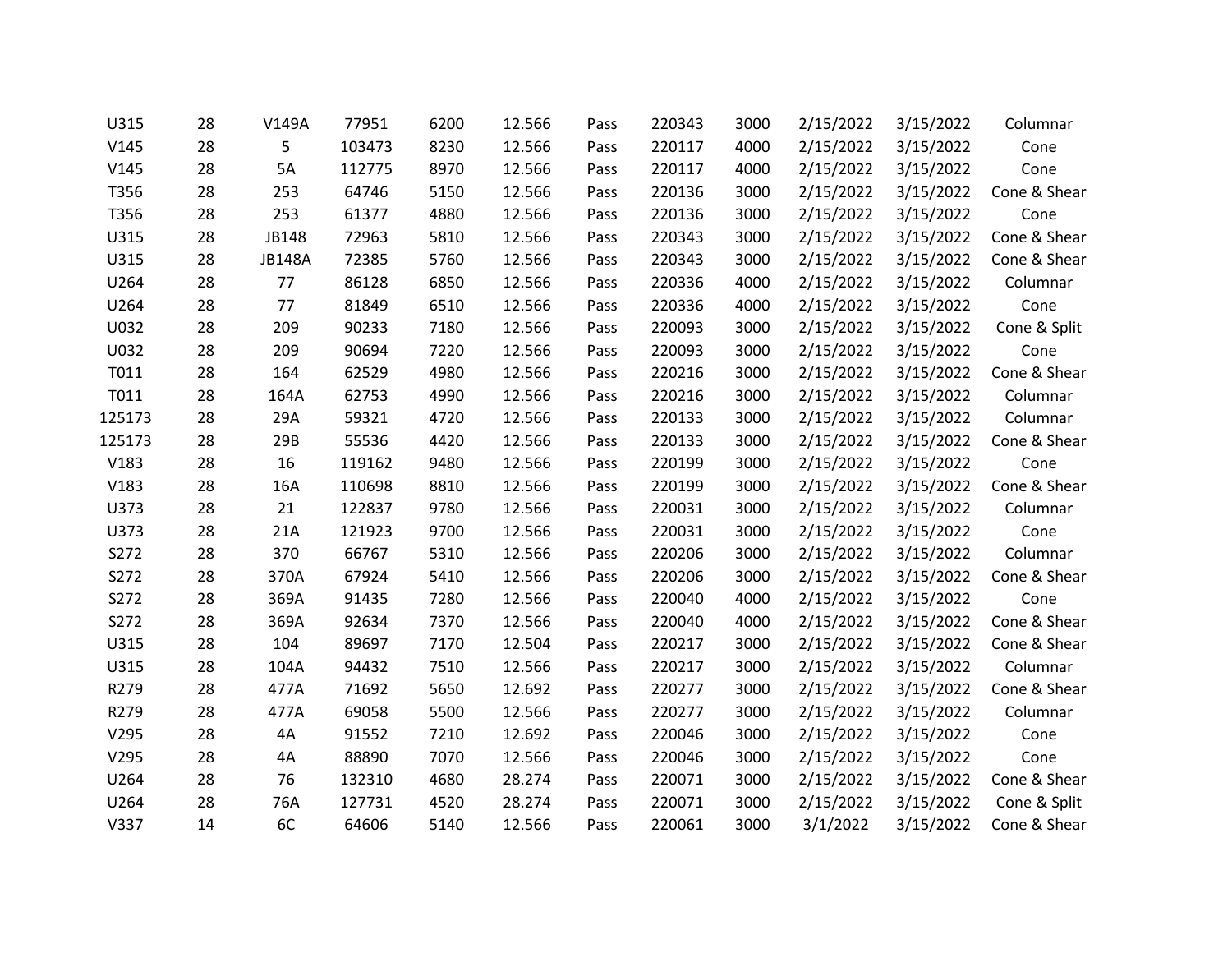| V281   | 14 | 2B           | 41115  | < 3270 | 12.566 | Fail | 220496 | 4000 | 3/1/2022  | 3/15/2022 | Cone & Shear |
|--------|----|--------------|--------|--------|--------|------|--------|------|-----------|-----------|--------------|
| V295   | 28 | 5            | 63076  | 5020   | 12.566 | Pass | 20049  | 3000 | 2/16/2022 | 3/16/2022 | Cone & Shear |
| V295   | 28 | 5A           | 65734  | 5230   | 12.566 | Pass | 20049  | 3000 | 2/16/2022 | 3/16/2022 | Cone         |
| S272   | 28 | 372          | 77504  | 6170   | 12.566 | Pass | 220206 | 3000 | 2/16/2022 | 3/16/2022 | Cone & Shear |
| S272   | 28 | 372A         | 77982  | 6210   | 12.566 | Pass | 220206 | 3000 | 2/16/2022 | 3/16/2022 | Columnar     |
| T023   | 28 | 222          | 59252  | 4720   | 12.566 | Pass | 220082 | 3000 | 2/16/2022 | 3/16/2022 | Cone & Shear |
| T023   | 28 | 222A         | 65958  | 5250   | 12.566 | Pass | 220082 | 3000 | 2/16/2022 | 3/16/2022 | Cone         |
| S272   | 28 | 374          | 80436  | 6400   | 12.566 | Pass | 220040 | 4000 | 2/16/2022 | 3/16/2022 | Columnar     |
| S272   | 28 | 374A         | 78809  | 6270   | 12.566 | Pass | 220040 | 4000 | 2/16/2022 | 3/16/2022 | Cone         |
| S272   | 28 | 373          | 82981  | 6600   | 12.566 | Pass | 220040 | 4000 | 2/16/2022 | 3/16/2022 | Columnar     |
| S272   | 28 | 373A         | 84382  | 6710   | 12.566 | Pass | 220040 | 4000 | 2/16/2022 | 3/16/2022 | Cone         |
| V295   | 28 | 5Z           | 60656  | 4830   | 12.566 | Pass | 220049 | 3000 | 2/16/2022 | 3/16/2022 | Cone & Shear |
| V295   | 28 | 5Z           | 63298  | 5040   | 12.566 | Pass | 220049 | 3000 | 2/16/2022 | 3/16/2022 | Cone         |
| V902   | 28 | 14           | 66283  | 5270   | 12.566 | Pass | 220478 | 3000 | 2/16/2022 | 3/16/2022 | Cone & Shear |
| V902   | 28 | 14A          | 59978  | 4770   | 12.566 | Pass | 220478 | 3000 | 2/16/2022 | 3/16/2022 | Cone         |
| T014   | 28 | 196          | 102412 | 8150   | 12.566 | Pass | 220223 | 3000 | 2/16/2022 | 3/16/2022 | Cone         |
| T014   | 28 | 196A         | 105094 | 8360   | 12.566 | Pass | 220223 | 3000 | 2/16/2022 | 3/16/2022 | Cone & Shear |
| U057   | 28 | 57           | 48634  | 3870   | 12.566 | Pass | 220145 | 3000 | 2/16/2022 | 3/16/2022 | Cone & Shear |
| U057   | 28 | 57A          | 50703  | 4030   | 12.566 | Pass | 220145 | 3000 | 2/16/2022 | 3/16/2022 | Columnar     |
| V176   | 28 | 77           | 81680  | 6500   | 12.566 | Pass | 220005 | 3000 | 2/16/2022 | 3/16/2022 | Cone         |
| V176   | 28 | 77A          | 83142  | 6620   | 12.566 | Pass | 220005 | 3000 | 2/16/2022 | 3/16/2022 | Cone & Shear |
| 125173 | 28 | 30A          | 68886  | 5480   | 12.566 | Pass | 220133 | 3000 | 2/16/2022 | 3/16/2022 | Cone & Shear |
| 125173 | 28 | 30B          | 67308  | 5360   | 12.566 | Pass | 220133 | 3000 | 2/16/2022 | 3/16/2022 | Columnar     |
| S272   | 28 | 371          | 91230  | 7260   | 12.566 | Pass | 220040 | 4000 | 2/16/2022 | 3/16/2022 | Columnar     |
| S272   | 28 | 371          | 85621  | 6810   | 12.566 | Pass | 220040 | 4000 | 2/16/2022 | 3/16/2022 | Cone & Shear |
| T011   | 28 | 165          | 65879  | 5240   | 12.566 | Pass | 210303 | 3000 | 2/16/2022 | 3/16/2022 | Columnar     |
| T011   | 28 | 165A         | 60334  | 4800   | 12.566 | Pass | 210303 | 3000 | 2/16/2022 | 3/16/2022 | Cone & Shear |
| V309   | 28 | $\mathbf{1}$ | 96544  | 7680   | 12.566 | Pass | 220210 | 4000 | 2/16/2022 | 3/16/2022 | Cone         |
| V309   | 28 | $1A$         | 94064  | 7490   | 12.566 | Pass | 220210 | 4000 | 2/16/2022 | 3/16/2022 | Columnar     |
| U315   | 28 | S105         | 84401  | 6720   | 12.566 | Pass | 220217 | 3000 | 2/17/2022 | 3/16/2022 | Columnar     |
| U315   | 28 | S105A        | 79709  | 6340   | 12.566 | Pass | 220217 | 3000 | 2/17/2022 | 3/16/2022 | Cone & Shear |
| U011   | 28 | 78           | 72627  | 5780   | 12.566 | Pass | 220222 | 3000 | 2/16/2022 | 3/16/2022 | Columnar     |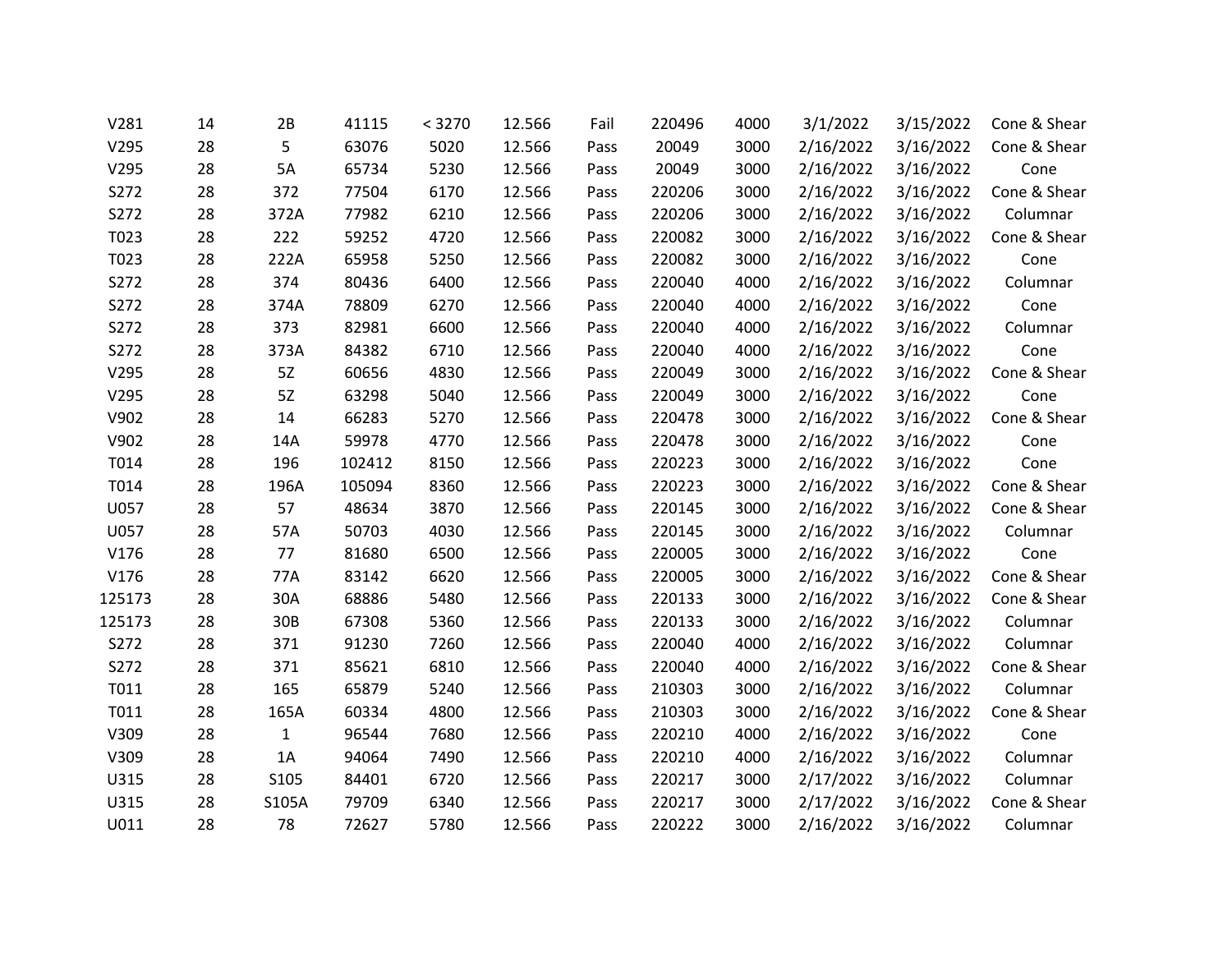| U011   | 28 | 78           | 71027  | 5650 | 12.566 | Pass | 220222         | 3000 | 2/16/2022 | 3/16/2022 | Cone         |
|--------|----|--------------|--------|------|--------|------|----------------|------|-----------|-----------|--------------|
| V301   | 28 | $\mathbf{1}$ | 90639  | 7210 | 12.566 | Pass | 220412         | 3500 | 2/16/2022 | 3/16/2022 | Cone & Shear |
| V301   | 28 | $\mathbf 1$  | 85694  | 6820 | 12.566 | Pass | 220412         | 3500 | 2/16/2022 | 3/16/2022 | Cone         |
| U359   | 28 | 16           | 63019  | 5010 | 12.566 | Pass | 220008         | 3000 | 2/16/2022 | 3/16/2022 | Columnar     |
| U359   | 28 | 16A          | 64050  | 5100 | 12.566 | Pass | 220008         | 3000 | 2/16/2022 | 3/16/2022 | Cone & Shear |
| V100   | 28 | 13A          | 59801  | 4780 | 12.504 | Pass | 220363         | 3000 | 2/16/2022 | 3/16/2022 | Columnar     |
| V100   | 28 | 13A          | 60586  | 4820 | 12.566 | Pass | 220363         | 3000 | 2/16/2022 | 3/16/2022 | Cone & Shear |
| U373   | 28 | 22           | 117829 | 9330 | 12.629 | Pass | 220031         | 3000 | 2/17/2022 | 3/16/2022 | Cone         |
| U373   | 28 | 22A          | 118315 | 9370 | 12.629 | Pass | 220031         | 3000 | 2/17/2022 | 3/16/2022 | Cone & Shear |
| V337   | 28 | $\mathbf{1}$ | 94792  | 7580 | 12.504 | Pass | 220493         | 3000 | 2/16/2022 | 3/16/2022 | Cone         |
| V337   | 28 | 1A           | 94354  | 7510 | 12.566 | Pass | 220493         | 3000 | 2/16/2022 | 3/16/2022 | Columnar     |
| R277   | 28 | 217          | 74325  | 5910 | 12.566 | Pass | 220408         | 3000 | 2/16/2022 | 3/16/2022 | Columnar     |
| R277   | 28 | 217A         | 60480  | 4810 | 12.566 | Pass | 220408         | 3000 | 2/16/2022 | 3/16/2022 | Cone & Shear |
| U355   | 28 | 147          | 55512  | 4420 | 12.566 | Pass | 220214         | 3000 | 2/16/2022 | 3/16/2022 | Cone & Shear |
| U355   | 28 | 147A         | 53556  | 4260 | 12.566 | Pass | 220214         | 3000 | 2/16/2022 | 3/16/2022 | Columnar     |
| S289   | 28 | 119          | 88848  | 7070 | 12.566 | Pass | 220185         | 3000 | 2/16/2022 | 3/16/2022 | Cone & Split |
| S289   | 28 | 119          | 88461  | 7040 | 12.566 | Pass | 220185         | 3000 | 2/16/2022 | 3/16/2022 | Cone & Shear |
| U220   | 28 | 4A           | 89034  | 7090 | 12.566 | Pass | 220441         | 3000 | 2/16/2022 | 3/16/2022 | Cone & Shear |
| U220   | 28 | 4            | 81303  | 6470 | 12.566 | Pass | 220441         | 3000 | 2/16/2022 | 3/16/2022 | Cone         |
| V283   | 28 | 4A           | 95508  | 7600 | 12.566 | Pass | <b>BAG MIX</b> | 3000 | 2/16/2022 | 3/16/2022 | Cone         |
| V283   | 28 | 4            | 76205  | 6060 | 12.566 | Pass | <b>BAG MIX</b> | 3000 | 2/16/2022 | 3/16/2022 | Columnar     |
| U315   | 28 | JB150        | 72523  | 5770 | 12.566 | Pass | 220343         | 3000 | 2/16/2022 | 3/16/2022 | Columnar     |
| U315   | 28 | JB150        | 73012  | 5810 | 12.566 | Pass | 220343         | 3000 | 2/16/2022 | 3/16/2022 | Columnar     |
| 123115 | 28 | 78           | 56343  | 4480 | 12.566 | Pass | 210805         | 3000 | 2/16/2022 | 3/16/2022 | Columnar     |
| 123115 | 28 | 78A          | 60191  | 4790 | 12.566 | Pass | 210805         | 3000 | 2/16/2022 | 3/16/2022 | Cone & Shear |
| V066   | 28 | 119          | 74997  | 5970 | 12.566 | Pass | 220293         | 3000 | 2/16/2022 | 3/16/2022 | Cone & Shear |
| V066   | 28 | 119A         | 74758  | 5950 | 12.566 | Pass | 220293         | 3000 | 2/16/2022 | 3/16/2022 | Cone & Shear |
| V223   | 28 | 3            | 89286  | 7110 | 12.566 | Pass | 220305         | 4000 | 2/16/2022 | 3/16/2022 | Cone & Shear |
| V223   | 28 | 3A           | 86733  | 6900 | 12.566 | Pass | 220305         | 4000 | 2/16/2022 | 3/16/2022 | Columnar     |
| V256   | 28 | 1A           | 69514  | 5530 | 12.566 | Pass | 220378         | 3000 | 2/16/2022 | 3/16/2022 | Columnar     |
| V256   | 28 | 1A           | 57687  | 4590 | 12.566 | Pass | 220378         | 3000 | 2/16/2022 | 3/16/2022 | Cone         |
| V337   | 5  | 10B          | 72382  | 5760 | 12.566 | Pass | 220493         | 3000 | 3/11/2022 | 3/16/2022 | Columnar     |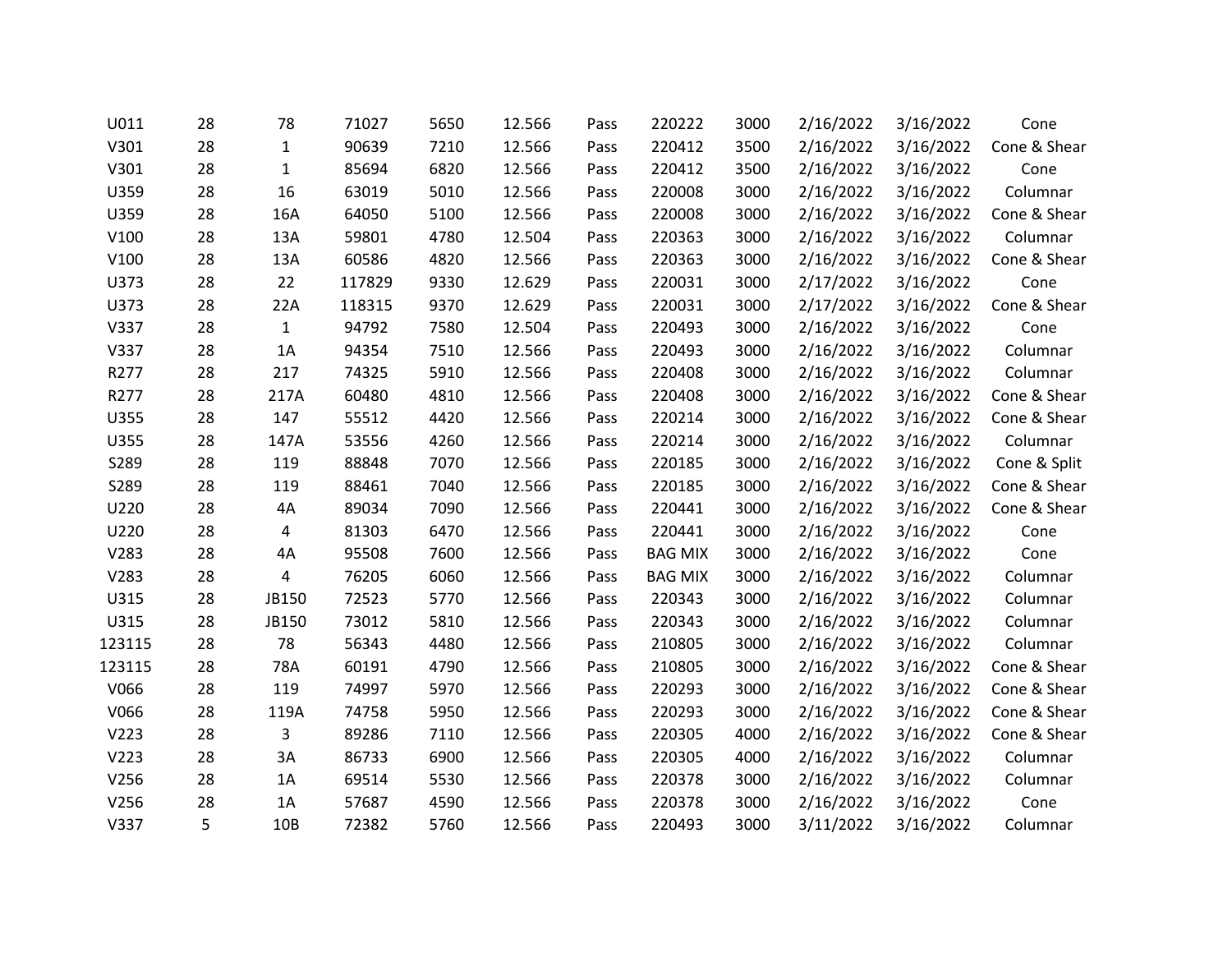| V337   | 5              | 10C            | 69811 | 5560   | 12.566 | Pass | 220493         | 3000 | 3/11/2022 | 3/16/2022 | Cone & Split |
|--------|----------------|----------------|-------|--------|--------|------|----------------|------|-----------|-----------|--------------|
| V337   | 5              | <b>9B</b>      | 78385 | 6240   | 12.566 | Pass | 220493         | 3000 | 3/11/2022 | 3/16/2022 | Cone & Shear |
| V337   | 5              | 9C             | 77868 | 6200   | 12.566 | Pass | 220493         | 3000 | 3/11/2022 | 3/16/2022 | Cone & Shear |
| V194   | 28             | 28             | 54356 | 4330   | 12.566 | Pass | <b>BAGMIX</b>  | 3000 | 2/16/2022 | 3/16/2022 | Columnar     |
| V194   | 28             | 28A            | 53263 | 4240   | 12.566 | Pass | <b>BAG MIX</b> | 3000 | 2/16/2022 | 3/16/2022 | Cone & Shear |
| T356   | 28             | 254            | 65577 | 5220   | 12.566 | Pass | 220081         | 3000 | 2/16/2022 | 3/16/2022 | Cone         |
| T356   | 28             | 254            | 65515 | 5160   | 12.692 | Pass | 220081         | 3000 | 2/16/2022 | 3/16/2022 | Columnar     |
| R279   | 28             | 478A           | 56541 | 4450   | 12.692 | Pass | 220277         | 3000 | 2/17/2022 | 3/16/2022 | Cone & Shear |
| R279   | 28             | 478A           | 58620 | 4660   | 12.566 | Pass | 220277         | 3000 | 2/17/2022 | 3/16/2022 | Cone         |
| U006   | 28             | 3              | 60283 | 4800   | 12.566 | Pass | 220115         | 3000 | 2/16/2022 | 3/16/2022 | Cone & Split |
| U006   | 28             | 3              | 60613 | 4820   | 12.566 | Pass | 220115         | 3000 | 2/16/2022 | 3/16/2022 | Columnar     |
| 16279  | 21             | 2C             | 53602 | 4270   | 12.566 | Pass | 220398         | 3000 | 2/23/2022 | 3/16/2022 | Columnar     |
| 16279  | 21             | 2C             | 47282 | 3760   | 12.566 | Pass | 220398         | 3000 | 2/23/2022 | 3/16/2022 | Cone         |
| T925   | $\overline{7}$ | Α              | 53051 | 4220   | 12.566 | Pass | 220106         | 3000 | 3/9/2022  | 3/16/2022 | Cone         |
| T925   | $\overline{7}$ | Α              | 53411 | 4250   | 12.566 | Pass | 220106         | 3000 | 3/9/2022  | 3/16/2022 | Cone         |
| T925   | 14             | 1D             | 60632 | 4820   | 12.566 | Pass | 220106         | 3000 | 3/2/2022  | 3/16/2022 | Cone         |
| T925   | 14             | 1E             | 62870 | 5000   | 12.566 | Pass | 220106         | 3000 | 3/2/2022  | 3/16/2022 | Columnar     |
| V268   | 14             | 1 <sup>C</sup> | 52732 | 4200   | 12.566 | Pass | 220083         | 3000 | 2/2/2022  | 3/16/2022 | Cone         |
| V289   | $\mathbf{1}$   | 4B             | 45236 | 3600   | 12.566 | Pass | 220264         | 3000 | 3/16/2022 | 3/17/2022 | Columnar     |
| V289   | $\mathbf{1}$   | 4C             | 46272 | 3680   | 12.566 | Pass | 220264         | 3000 | 3/16/2022 | 3/17/2022 | Cone & Split |
| U224   | 28             | 146            | 80773 | 6430   | 12.566 | Pass | 220321         | 3000 | 2/17/2021 | 3/17/2022 | Cone & Split |
| U224   | 28             | 146A           | 37431 | < 2980 | 12.566 | Fail | 220321         | 3000 | 2/17/2021 | 3/17/2022 | Columnar     |
| 118870 | 28             | 67             | 56386 | 4490   | 12.566 | Pass | 210777         | 3000 | 2/17/2022 | 3/17/2022 | Columnar     |
| 118870 | 28             | 67             | 54093 | 4300   | 12.566 | Pass | 210777         | 3000 | 2/17/2022 | 3/17/2022 | Cone & Split |
| V062   | 28             | $\overline{2}$ | 84203 | 6700   | 12.566 | Pass | 210628         | 3000 | 2/17/2022 | 3/17/2022 | Columnar     |
| V062   | 28             | $\overline{2}$ | 81808 | 6510   | 12.566 | Pass | 210628         | 3000 | 2/17/2022 | 3/17/2022 | Columnar     |
| R259   | 28             | 93             | 50032 | 3980   | 12.566 | Pass | 220348         | 3000 | 2/17/2022 | 3/17/2022 | Cone & Shear |
| R259   | 28             | 93A            | 51828 | 4120   | 12.566 | Pass | 220348         | 3000 | 2/17/2022 | 3/17/2022 | Cone & Shear |
| S272   | 28             | 376            | 65550 | 5270   | 12.441 | Pass | 220040         | 4000 | 2/17/2022 | 3/17/2022 | Cone & Shear |
| S272   | 28             | 376A           | 66840 | 5320   | 12.566 | Pass | 220040         | 4000 | 2/17/2022 | 3/17/2022 | Columnar     |
| S272   | 28             | 375            | 68113 | 5390   | 12.629 | Pass | 220040         | 4000 | 2/17/2022 | 3/17/2022 | Columnar     |
| S272   | 28             | 375A           | 69318 | 5490   | 12.629 | Pass | 220040         | 4000 | 2/17/2022 | 3/17/2022 | Cone & Split |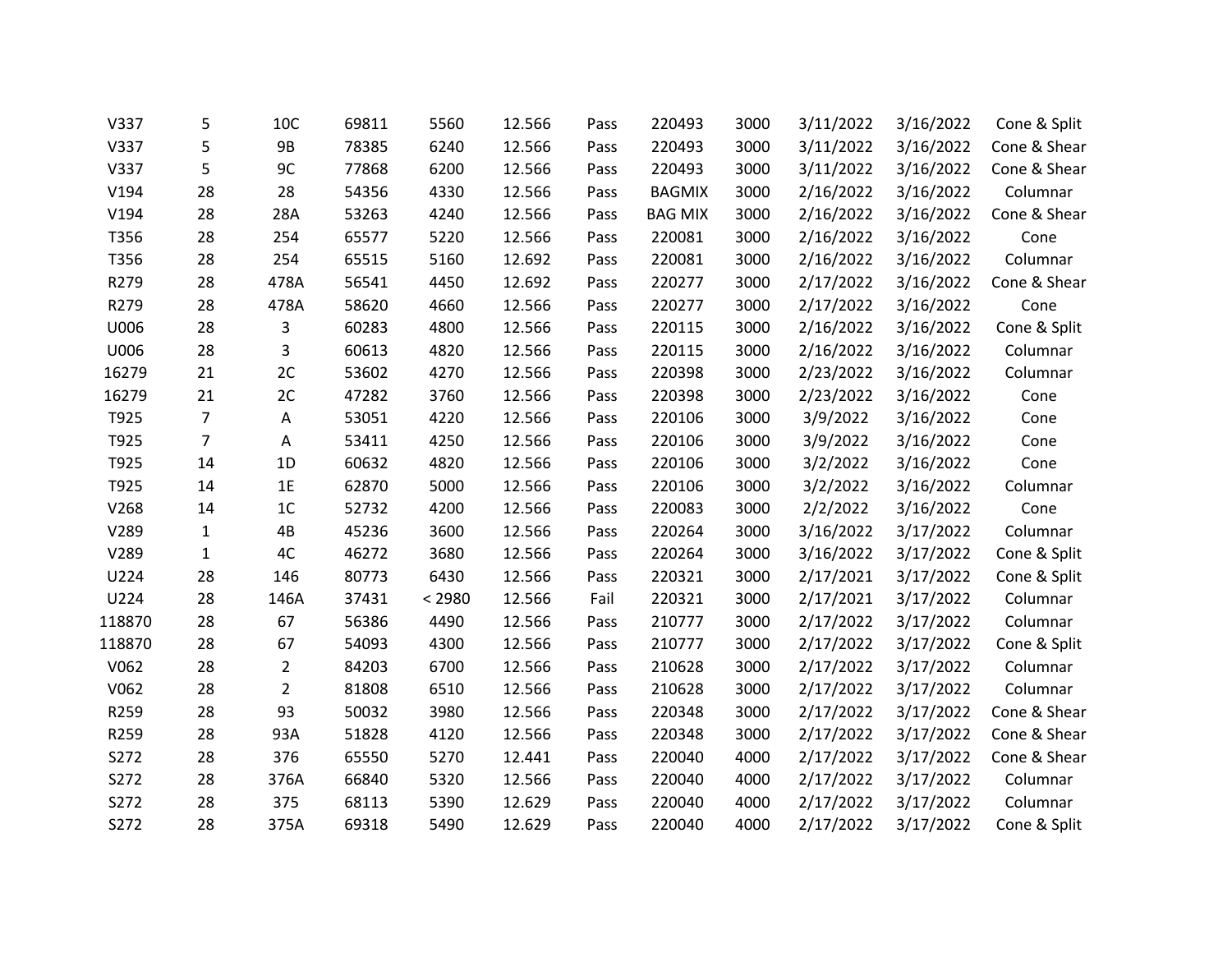| V295   | 28 | 6              | 54966  | 4330   | 12.692 | Pass | 220049 | 3000 | 2/17/2022 | 3/17/2022 | Cone         |
|--------|----|----------------|--------|--------|--------|------|--------|------|-----------|-----------|--------------|
| V295   | 28 | 6A             | 54020  | 4260   | 12.692 | Pass | 220049 | 3000 | 2/17/2022 | 3/17/2022 | Columnar     |
| V281   | 14 | 3B             | 44942  | < 3580 | 12.566 | Fail | 220496 | 4000 | 3/3/2022  | 3/17/2022 | Cone         |
| V176   | 28 | 78             | 66885  | 5320   | 12.566 | Pass | 220005 | 3000 | 2/18/2022 | 3/18/2022 | Columnar     |
| V176   | 28 | 78             | 68131  | 5420   | 12.566 | Pass | 220005 | 3000 | 2/18/2022 | 3/18/2022 | Cone         |
| 111041 | 28 | <b>BR3-36</b>  | 78306  | 6230   | 12.566 | Pass | 220211 | 3000 | 2/18/2022 | 3/18/2022 | Columnar     |
| 111041 | 28 | <b>BR3-36A</b> | 77190  | 6140   | 12.566 | Pass | 220211 | 3000 | 2/18/2022 | 3/18/2022 | Cone & Split |
| T011   | 28 | 166            | 85668  | 6820   | 12.566 | Pass | 220216 | 3000 | 2/18/2022 | 3/18/2022 | Cone & Split |
| T011   | 28 | 166A           | 86193  | 6860   | 12.566 | Pass | 220216 | 3000 | 2/18/2022 | 3/18/2022 | Cone & Split |
| U011   | 28 | 79             | 72680  | 5780   | 12.566 | Pass | 220222 | 3000 | 2/18/2022 | 3/18/2022 | Columnar     |
| U011   | 28 | 79             | 74416  | 5920   | 12.566 | Pass | 220222 | 3000 | 2/18/2022 | 3/18/2022 | Cone & Shear |
| V337   | 28 | $\overline{2}$ | 120982 | 9630   | 12.566 | Pass | 220494 | 3000 | 2/18/2022 | 3/18/2022 | Cone         |
| V337   | 28 | 2A             | 118921 | 9460   | 12.566 | Pass | 220494 | 3000 | 2/18/2022 | 3/18/2022 | Cone         |
| U373   | 28 | 23             | 97684  | 7770   | 12.566 | Pass | 220031 | 3000 | 2/18/2022 | 3/18/2022 | Cone         |
| U373   | 28 | 23             | 109848 | 8740   | 12.566 | Pass | 220031 | 3000 | 2/18/2022 | 3/18/2022 | Cone & Shear |
| U224   | 28 | 147            | 78569  | 6250   | 12.566 | Pass | 220321 | 3000 | 2/18/2022 | 3/18/2022 | Cone & Split |
| U224   | 28 | 147A           | 114251 | 9090   | 12.566 | Pass | 220321 | 3000 | 2/18/2022 | 3/18/2022 | Cone & Split |
| U011   | 28 | 80             | 63961  | 5090   | 12.566 | Pass | 220222 | 3000 | 2/18/2022 | 3/18/2022 | Cone & Shear |
| U011   | 28 | 80             | 68045  | 5410   | 12.566 | Pass | 220222 | 3000 | 2/18/2022 | 3/18/2022 | Cone & Shear |
| U378   | 28 | 12             | 76349  | 6080   | 12.566 | Pass | 210490 | 3000 | 2/18/2022 | 3/18/2022 | Cone & Split |
| U378   | 28 | 12A            | 69753  | 5550   | 12.566 | Pass | 210490 | 3000 | 2/18/2022 | 3/18/2022 | Cone         |
| V261   | 28 | 6              | 115363 | 9180   | 12.566 | Pass | 220465 | 3500 | 2/18/2022 | 3/18/2022 | Cone         |
| V261   | 28 | 6A             | 124375 | 9900   | 12.566 | Pass | 220465 | 3500 | 2/18/2022 | 3/18/2022 | Columnar     |
| U011   | 28 | 81             | 72608  | 5780   | 12.566 | Pass | 220222 | 3000 | 2/18/2022 | 3/18/2022 | Cone & Split |
| U011   | 28 | 81A            | 73353  | 5840   | 12.566 | Pass | 220222 | 3000 | 2/18/2022 | 3/18/2022 | Cone & Split |
| R279   | 28 | 479A           | 73557  | 5850   | 12.566 | Pass | 220277 | 3000 | 2/18/2022 | 3/18/2022 | Cone         |
| R279   | 28 | 479A           | 76415  | 6080   | 12.566 | Pass | 220277 | 3000 | 2/18/2022 | 3/18/2022 | Columnar     |
| 16279  | 28 | $\mathbf{1}$   | 71583  | 5730   | 12.504 | Pass | 220398 | 3000 | 2/18/2022 | 3/18/2022 | Cone & Split |
| 16279  | 28 | 1A             | 64568  | 5160   | 12.504 | Pass | 220398 | 3000 | 2/18/2022 | 3/18/2022 | Cone & Split |
| V295   | 28 | 7A             | 71861  | 5690   | 12.629 | Pass | 220049 | 3000 | 2/18/2022 | 3/18/2022 | Cone         |
| V295   | 28 | 7A             | 74385  | 5920   | 12.566 | Pass | 220049 | 3000 | 2/18/2022 | 3/18/2022 | Columnar     |
| U006   | 28 | 4              | 87758  | 6980   | 12.566 | Pass | 220116 | 3000 | 2/18/2022 | 3/18/2022 | Cone & Split |